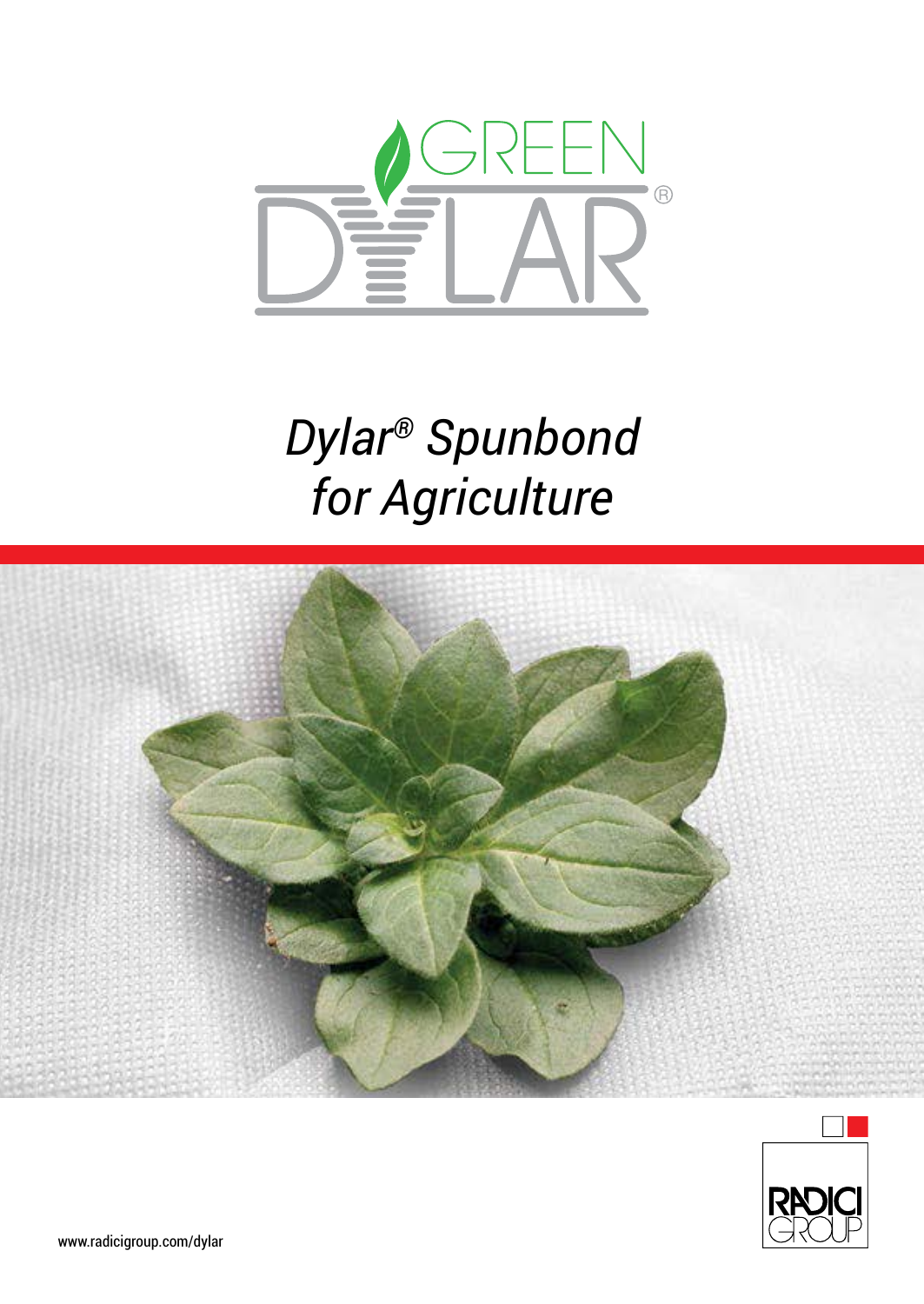

# CHALLENGES OF MODERN AGRICULTURE



Climate change, shrinkage in cultivated area, optimization of water and natural resources management. Modern agriculture has very specific

challenges and needs and is looking for solutions that can increase the yield of agricultural crops and reduce waste without compromising the quality of the products placed on the market.

# DYLAR®GREEN Spunbond

DYLAR®GREEN Spunbond is used to make protective coverings for a variety of horticultural plants and crops. It is sold by farm product dealers specializing in farm and gardening supplies in the form of rolls or small pieces packaged in bags. Spunbond has characteristics that are highly appreciated in this sector:



Resistant, rot-proof and fray-resistant.



Allows the right amount of moisture, air and light to pass through, while protecting crops from wind and harsh weather.



Mitigates temperature excursion, thus facilitating germination.



Keeps the right moisture level and creates a temperate microclimate to protect crops from frost and freezing.



Lightweight and easy to lay over plants and crops.

DYLAR®GREEN Spunbond nonwoven can be used to extend the harvest of late crops (sometimes up to late winter) or to advance the harvest of the early crops of the new season, thus extending the growing and harvesting period.



# WHAT IS DYLAR®GREEN SPUNBOND?

DYLAR®GREEN Spunbond is a very versatile product and can be used in many applications. It is a nonwoven fabric comprised of filaments arranged in a random manner and thermally bonded using a calendering process. Polypropylene, in granule form, is extruded and spun into fine filaments to form a web that is passed through a calender and bonded by heated rollers. The calender has a smooth-faced roller and an embossed one, which creates a pattern on the nonwoven.

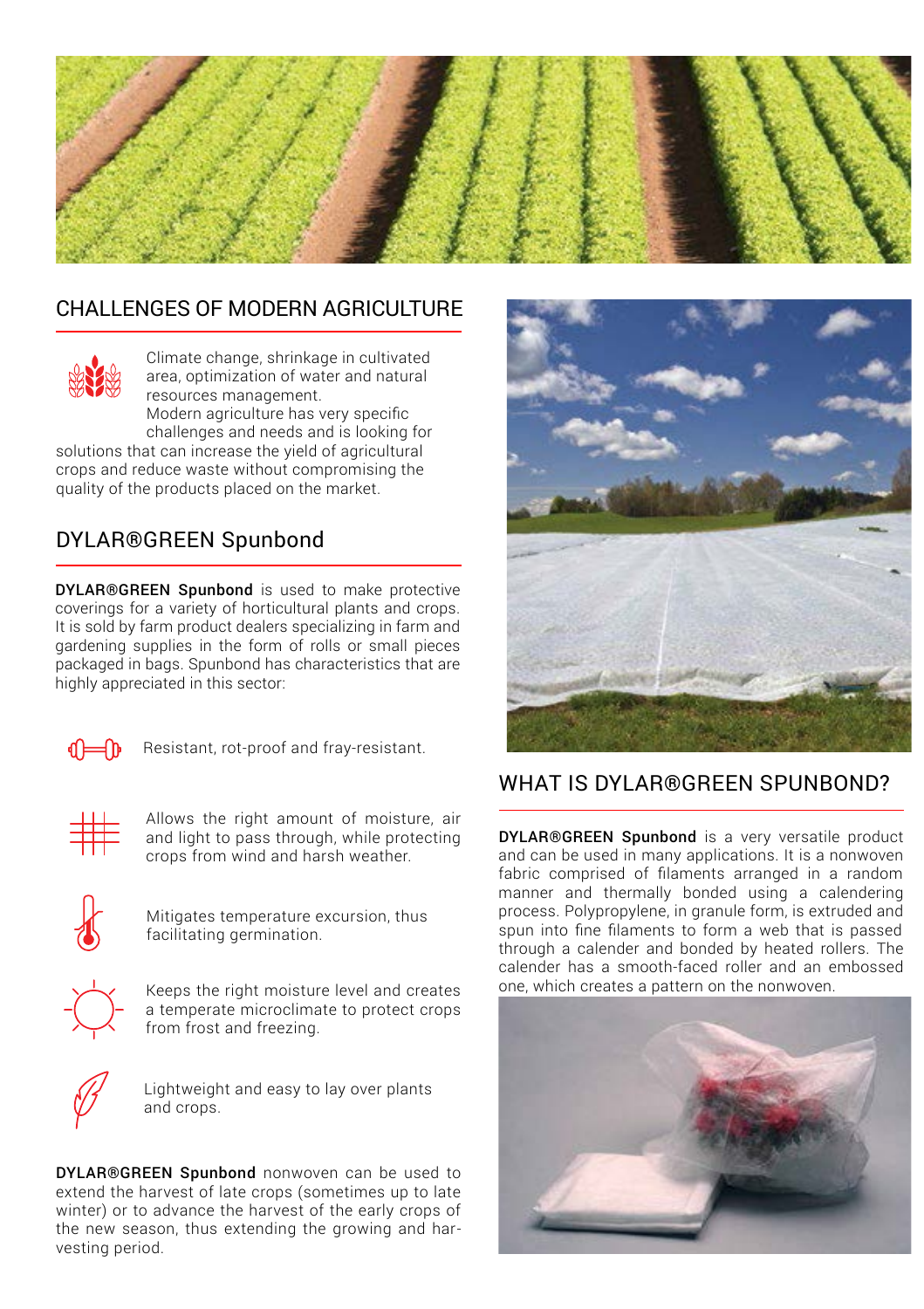# TECHNICAL CHARACTERISTICS

#### **ANTI-UV**

Weathering induced degradation can occur when nonwovens are exposed to sunlight (UV degradation), rain and temperature changes. The primary cause of degradation is the UV component of sunlight, which initiates the photo-oxidation process. DYLAR®GREEN Spunbond UV offers protection from solar radiation and doubles the life of protective covering.



#### **ELONGATION AT BREAK**

DYLAR®GREEN Spunbond was designed to have high elongation, on top of excellent tenacity and tensile strength. These properties ensure flexibility and strength during the installation of the protective fabric.

### PRODUCT RANGE

#### **MOST POPULAR COLOURS**

WHITE (protection) and BLACK (mulch)

#### **WEIGHTS**

Offers ideal protection for vegetables and flowers. By preventing the loss of heat and moisture during the most delicate phases of the growing process, it allows for improving and staggering the harvest of lettuce, carrots, potatoes, strawberries, melons, etc. Furthermore, it promotes fast and homogeneous plant rooting.

20 g 23 g 30 g

 $17<sub>a</sub>$ 

The ideal fabric for winter season protection of plants in vases or plants with woody stems. The greenhouse effect, together with a slight wind-breaking effect, ensures the thermal insulation of both aerial parts and roots of plants. Being lightweight, the nonwoven is easy to use and install.

50 g

For protection against rain, wind, large insects, birds and small animals in general.

#### **ISOTROPY**

Isotropy is uniformity in both cross direction (CD) and machine direction (MD).



#### DYLAR®GREEN Spunbond

ensures equal strength in both cross and machine directions, thus facilitating the installation on land and providing improved wind resistance, no matter in which direction the fabric sheet is laid.

#### **AIR PERMEABILITY**

Air permeability is calculated in lab conditions by measuring the airflow speed through a product sample. DYLAR®GREEN Spunbond lets enough air flow through to deliver oxygen to the crops and is tear resistant against wind.

#### **WELD STRENGTH**

The weld lines are the weakest spot in protective fabric. DYLAR®GREEN Spunbond features better than average weld-strength characteristics compared to the products available on the market today.



# INSTALLATION



Depending on the format, **DYLAR®GREEN Spunbond** can be placed by mechanical means (large areas) or manually (gardens and vegetable gardens). As a rule, the sheet is laid out in the direction of the wind, allowing for ample extra material widthwise to compensate for crop growth.

Furthermore, the edges of the fabric need to be secured to the ground with weights (e.g., sandbags) using extra care, so as not to damage the material, which can be picked up and reused during the following season, provided it is stored in a dry place and protected from sunlight.